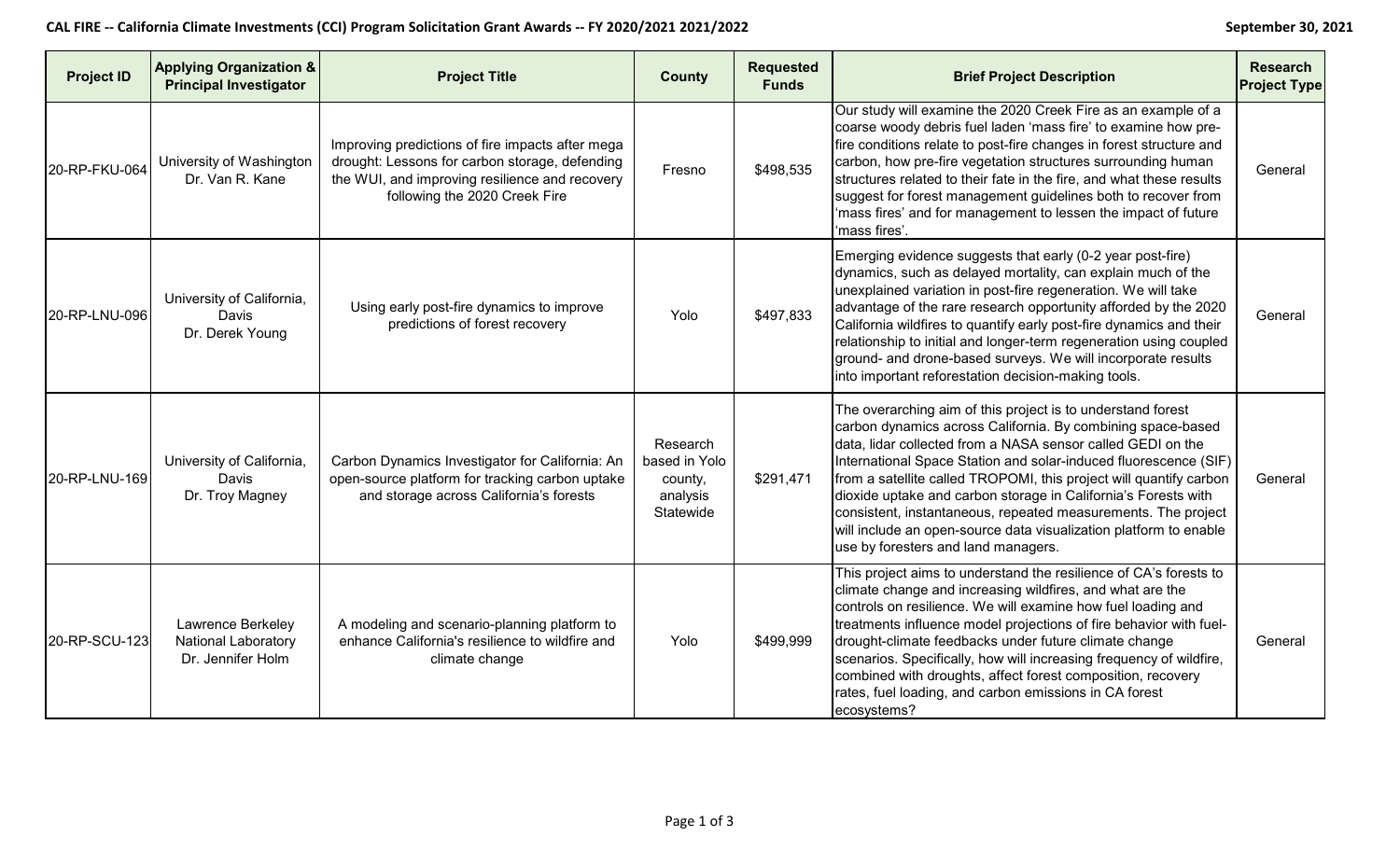## **CAL FIRE -- California Climate Investments (CCI) Program Solicitation Grant Awards -- FY 2020/2021 2021/2022 September 30, 2021**

| September 30, 2 |  |
|-----------------|--|
|                 |  |

| <b>Project ID</b> | <b>Applying Organization &amp;</b><br><b>Principal Investigator</b> | <b>Project Title</b>                                                                                                                                               | <b>County</b> | <b>Requested</b><br><b>Funds</b> | <b>Brief Project Description</b>                                                                                                                                                                                                                                                                                                                                                                                                                                                                                                                                                       | <b>Research</b><br><b>Project Type</b> |
|-------------------|---------------------------------------------------------------------|--------------------------------------------------------------------------------------------------------------------------------------------------------------------|---------------|----------------------------------|----------------------------------------------------------------------------------------------------------------------------------------------------------------------------------------------------------------------------------------------------------------------------------------------------------------------------------------------------------------------------------------------------------------------------------------------------------------------------------------------------------------------------------------------------------------------------------------|----------------------------------------|
| 20-RP-LMU-020     | University of California,<br>Berkeley<br>Kathryn Low                | Assessing fuels treatment effectiveness: the<br>influence of wildfire on treatment lifespan and<br>aboveground carbon dynamics within 20-year-old<br>treated units | Plumas        | \$44,883                         | This project uses temporally rich data to explore the influence of<br>wildfire on forest stand dynamics, treatment effectiveness, and<br>carbon storage in twenty-year old fuels treatments. The study<br>aims to understand the long-term efficacy of current treatment<br>regimes on federal lands while providing California's forest<br>managers with empirical (i.e. not modeled) information about the<br>ability of treatments to reduce fire risk, preserve forest health,<br>and sequester carbon in a post-fire environment.                                                 | Graduate<br>Student                    |
| 20-RP-LNU-047     | University of California<br><b>Davis</b><br>Ashley Grupenhoff       | Plant community response to increased fire<br>frequency in northern California chaparral                                                                           | Napa          | \$64,831                         | Fire frequency has increased in chaparral shrublands with the<br>rise of urbanization and an extended fire season. This departure<br>poses severe effects on biodiversity and species composition,<br>leading to exotic invasion and type conversion to grassland. This<br>study will examine how increased fire frequency affects the<br>composition of plant species in northern chaparral and will<br>provide data to understand how and when chaparral<br>communities lose resilience to invasion, thus informing<br>management, planning, and restoration efforts in this region. | Graduate<br>Student                    |
| 20-RP-RRU-168     | University of California<br>Riverside<br>Elizah Stephens            | Effects of wildfire on soil emissions of NO and<br><b>N2O</b>                                                                                                      | Riverside     | \$99,862                         | Detailed understandings of the impacts of wildfire on ecosystem<br>biogeochemical cycles are essential for predicting ecosystem<br>recovery trajectories and supporting the protection and<br>restoration of our local fire-affected ecosystems. To address this<br>need, I propose tracking N cycling and measuring soil N gas<br>emissions in the aftermath of the Holy Fire in the Cleveland<br><b>National Forest.</b>                                                                                                                                                             | Graduate<br>Student                    |
| 20-RP-SCU-163     | University of California,<br>Berkeley<br><b>Micah Elias</b>         | Leveraging existing carbon incentive programs to<br>increase utilization of woody biomass residues                                                                 | Alameda       | \$100,000                        | To achieve the goal of restoring one million acres of California's<br>forested land each year, around 30 million tons of woody<br>biomass will need to be removed from landscapes. Strategic<br>investments in biomass utilization infrastructure and facilities will<br>be critical to helping meet these goals. This proposed research<br>will provide a quantitative assessment of the profitability of<br>biomass utilization technologies and the financial impact of<br>existing carbon incentive programs.                                                                      | Graduate<br>Student                    |